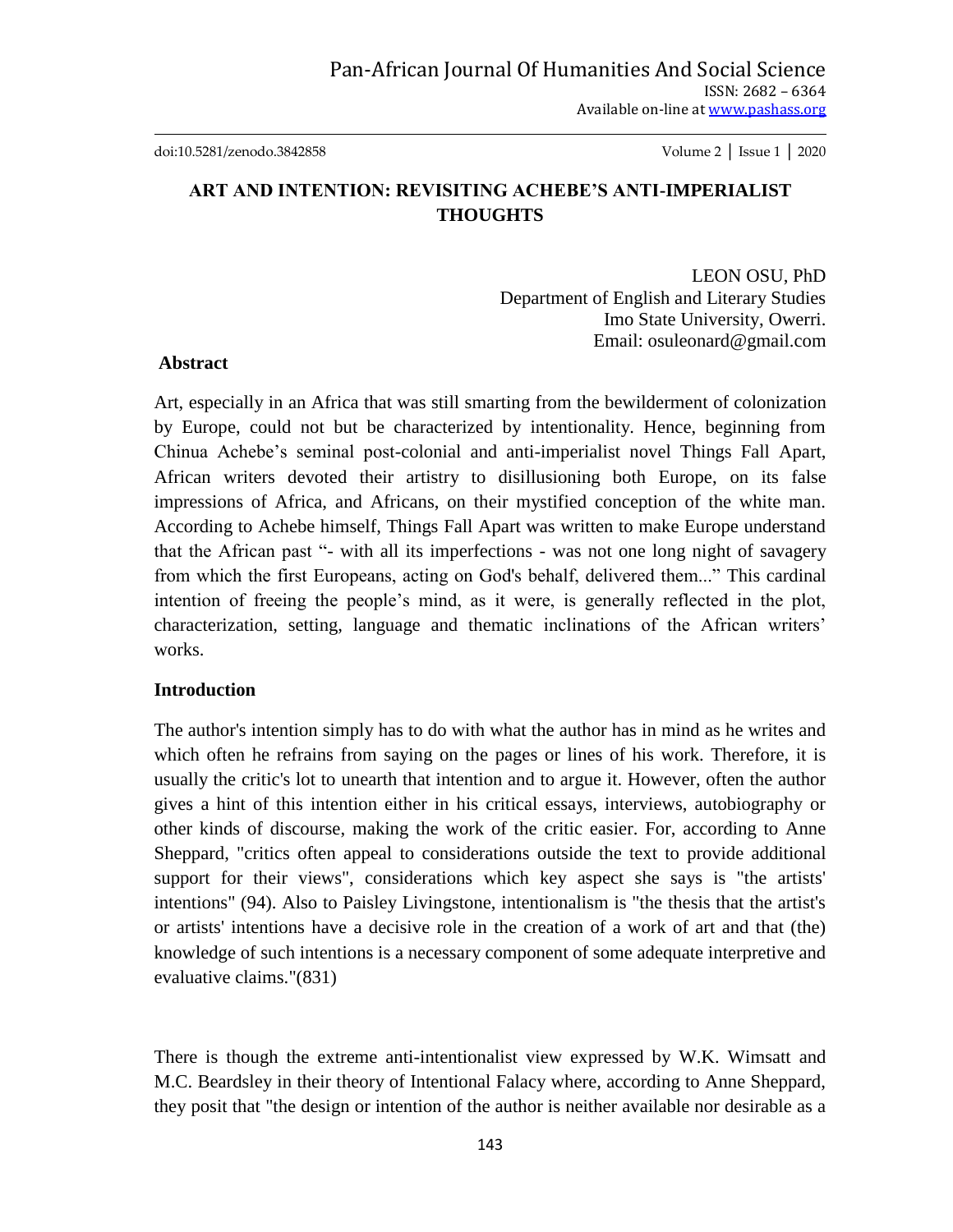standard for judging the success of a work of literary art" (101). In addition, according to Livingstone, the anti-intentionalists postulate that "if a work has determinate meanings and value, they must be immanent in the artistic text or structure" (833). These anti intentionalist views have however been punctured by both Sheppard and Livingstone among others. Sheppard holds that Wimsatt and Beardsley "are in the end mistaken"(102) because they are not able to distinguish between judging the success or otherwise of a literary work of art (evaluation, based on the details of the text ) and ascertaining how relevant the author's intentions are for interpreting his works, which to him involves the use of, among other things, "biographical evidence, including the author's intentions, to illuminate literature"(102). For Livingstone, his defense of intentionalism is that "not all of the artistically or aesthetically relevant features of a work of art (to intention) are intrinsic properties of the text; some are relational and can only be known when the text or structure is cognized correctly in the context of its creation". (833)

The import of the above exegesis of sorts is to show that artists more often than not do not make their intentions, their ultimate artistic motives, explicit, especially in their works of art. Benedetto Croce approaches his discourse through careful and methodical study of the mind of the artist. According to George C. Wickie, Croce sees art as intuitive knowledge, an image in the mind of the artist, such that the physical text "is simply an aid to help in the recreation of art in the mind of the appreciator" (54). Wickie thus believes that Croce developed his intentionistic critical philosophy based on this intuitive principle which supposes that, since art exists only in the mind of the artist, a valid critical analysis of a work of art must include the known intentions of the artist. Also in his famous essay on the aesthetics of art The Essence of Aesthetic Groce states that among the three most important items to consider in the context of a work of art, the first is the genesis of the work of art which, according to him, "comprises all the artist's mental states, both conscious and unconscious, in the creation of the work, including his intention with regard to the work" (697).

 There are two types of intentionality identifiable in Achebe's works: the philosophical/cultural and the artistic/expressive. In the former, Achebe exhibits a positive ethnocentric motive and presents the African cultural heritage, the traditional judicial system and social order of the Igbo African society as unique. His most compelling prompting, as Ebenezer A. Omoteso, puts it, is "to correct the distorted image of Africa" (216). It is in that regard that he sees Achebe's major role as a writer in the light of what he (Achebe) sees as helping his society "regain its belief in itself and put away the complexes of the years of denigration and self abasement..." (Morning... 44) Also, in another instance, Achebe says that when he started to write, the "major objective was to challenge stereotypes, myths, and the image of ourselves and our continent, and to recast them through stories... and books for our children. That was my overall goal"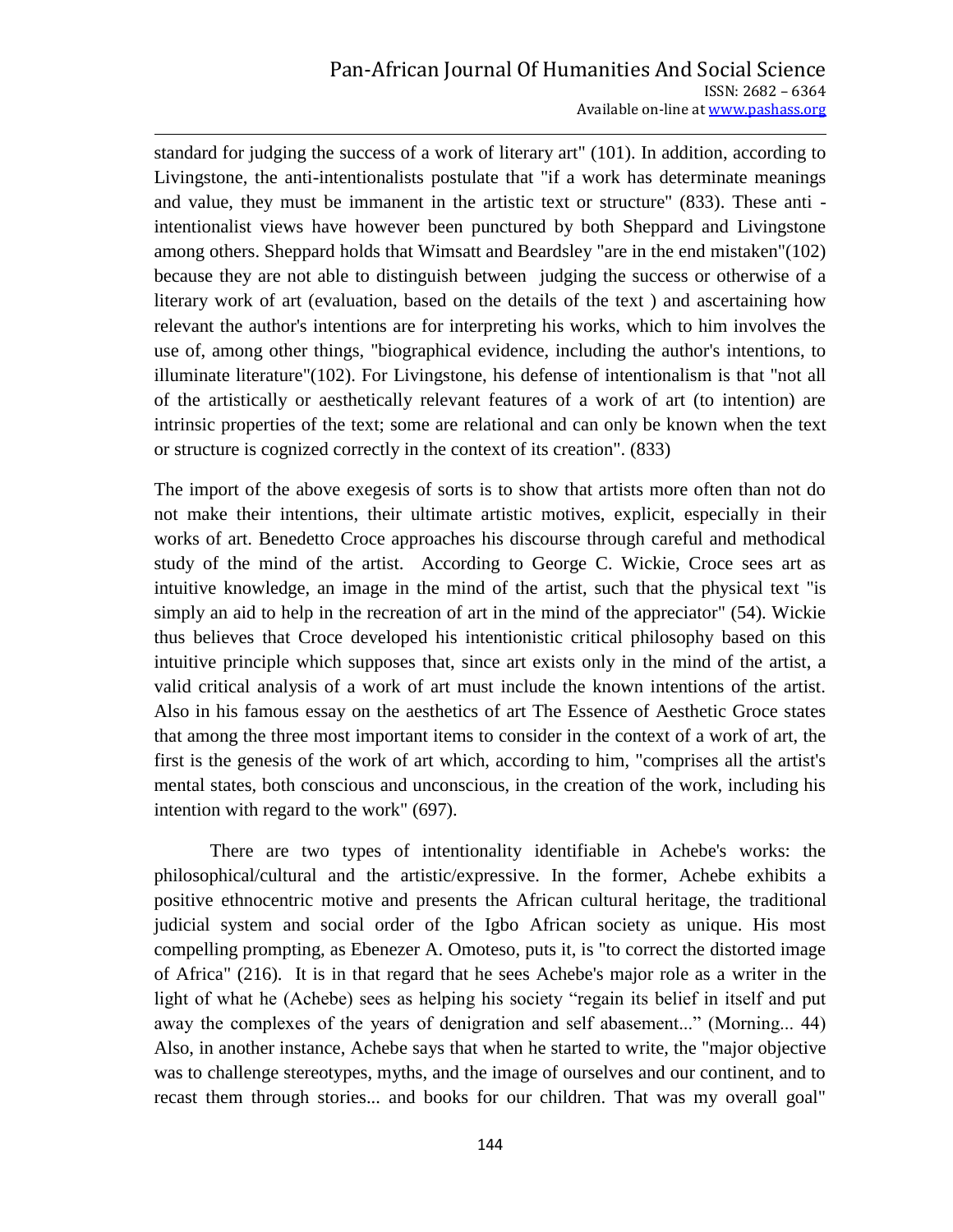(There Was A Country, 53). But there probably can be no better encapsulation of Achebe's sense of cultural patriotism than this, that he wants to let the West know that, "African peoples did not hear of culture for the first time from Europeans; that their societies were not mindless but frequently had a philosophy of great depth and value and beauty, that they had poetry and above all, they had dignity" ("The Role...,"158). It is perhaps to emphasize the rather destructive impact of the European colonial advent on African culture and the high degree of mutual distrust between the two cultures that he said through the lead masquerade, Ajofia, about the colonial church missionary, Mr. Smith, in Things Fall Apart "… he does not understand our customs, just as we do not understand his. We say he is foolish because he does not know our ways, and perhaps he says we are foolish because we do not know his. Let him go away." (152)

In the area of artistic/expressive intention, Achebe subtly demonstrates the feeling that since Africa cannot yet achieve linguistic independence and self-sufficiency because of the multiplicity of tongues in the continent, the adopted foreign language could be made malleable for expressing Africa"s deepest desires for freedom, including linguistic freedom, from imperialism. To achieve this subtle protest of sorts, he taps deep into the resources of the Igbo oral culture for his narratives as well as adopts Igbo words whole into his English structure in order to minimize the English vocabulary contents of his writing and also in order to maximally project the Igbo African culture. Achebe is able to achieve these, especially in his novels used for illustration in this essay, Things Fall Apart, Arrow of God and Anthills of the Savannah, through the deployment of proverbs, idioms, folktales, myths, legends, traditional settings and the use of mostly elderly characters. The discussion of this domesticated English language in Achebe's works will equally benefit from what Phanuel Egejuru sees as Orethory in Achebe's narrative language. According to her, "… Achebe set himself the task of artistically experimenting with Igbo Orethorical genre in Things Fall Apart and perfected it in Arrow of God (409)", and Anthills of the Savannah, one would add. Achebe himself equally attests to this when he tells Ezenwa-Ohaeto why he set out his first major characters in Things Fall Apart and Arrow of God depicting the speech mannerism of the average Igbo elder. According to him, "It was quite clear to me that if you are representing the speech of people who take language seriously, as our traditional elders did, then you have to represent it with care. They did not use words in a shoddy fashion, so I had to create something that would convey that" (Chinua Achebe, Straight, 82).

However, it is ostensibly his experience of an encounter with a Japanese professor, Kinichiro Toba at an international conference that further energized Achebe"s drive for a special type of English for his creative works as a step towards evolving an African language, accepted internationally, in which African literature should be written. In his biography of Achebe, Ezenwa-Ohaeto records the intellectual impact that a family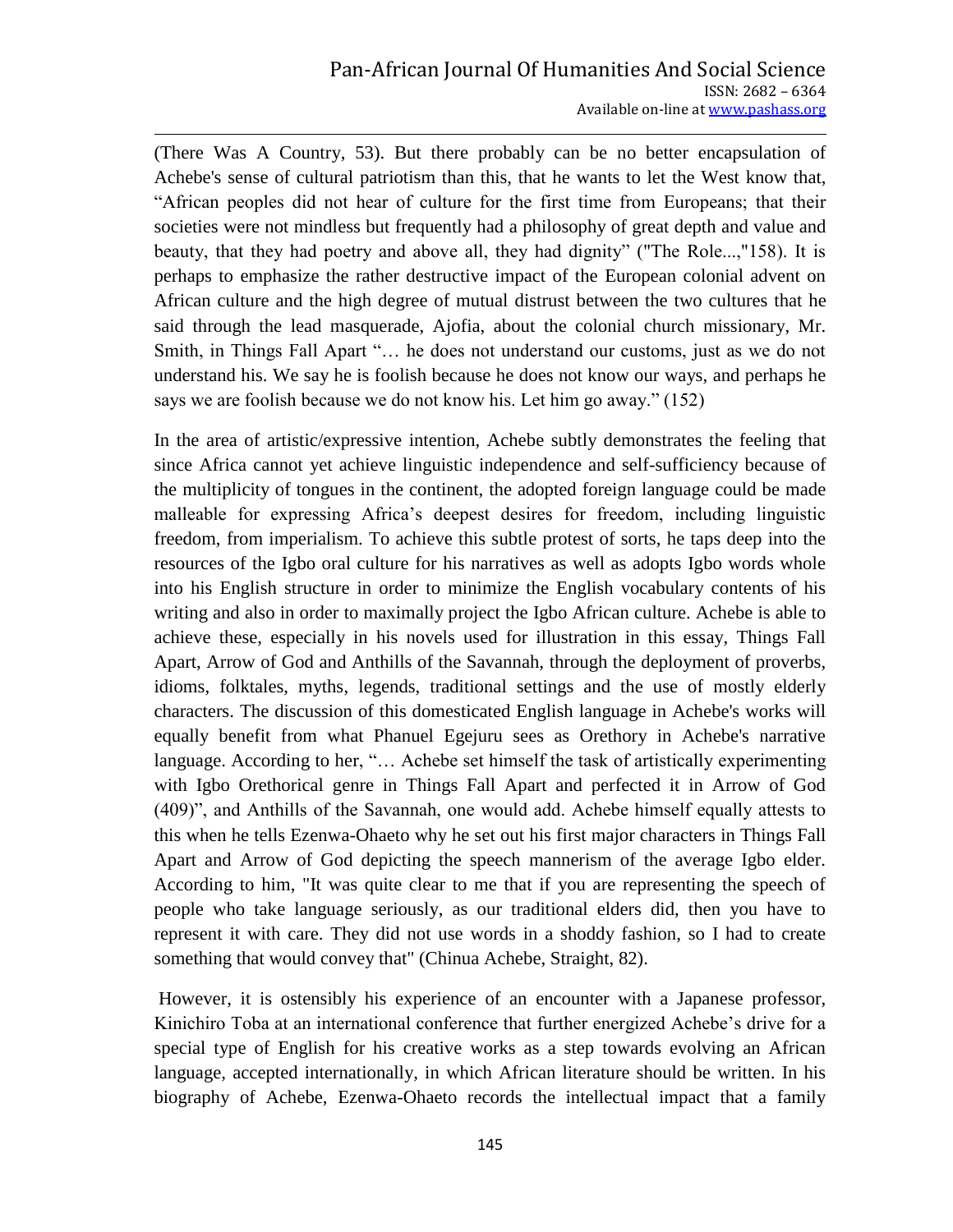anecdote by the man, Professor Kinichiro Toba, made on Achebe. The anecdote goes thus:

My grandfather graduated from the University of Tokyo at the beginning of the 1880s. His notebooks were full of English. My father graduated from the same university in 1920 and half of his notes were filled with English. When I graduated a generation later my notes were all in Japanese. So... it took three generations for us to consume Western civilization totally via the means of our language. (Chinua Achebe: The Author... 222)

Ohaeto records also that the 'intellectual impact' that the anecdote which another Japanese at the Tokyo colloquium called "the software of modernization" (Chinua Achebe: Straight... 22) had on Achebe moved him to ruminate aloud that :

As Japan began the count-down to its spectacular technological lift-off, it was also systematically recovering lost ground in its traditional model of cultural expression. In one sense then, it was travelling away from its old self towards a cosmopolitan, modern, identity while in another sense it was journeying back to regain a threatened past and selfhood.( Chinua Achebe: The Author...222).

In Ohaeto's words, Achebe "urged his compatriots to comprehend the positive dimensions of that experience in Japan" (Chinua Achebe: The Author... 222 -223). The 'positive dimensions"include the need to initiate a programme of developing an indigenous national language that would "consume" English and the other imperialist languages just as Japanese did for Toba's people.

This directly leads us to the mainstay of Achebe's art, especially in his novels in context: Things Fall Apart, Arrow of God and Anthills of the Savannah. Critics have described Achebe"s creative style which underscores his said intentions from varied perspectives. Quesseynou Traore sees Achebe as using the elements of Igbo folktales in such a way that they actually anchor his narratives so that his stories and the mythical essence of the folktales blend and "become one inseparable piece of rhythmic movement of ideas, thought and pleasure" (325). For Dan Izevbaye, "the technical problem to which Achebe addresses himself in Things Fall Apart is how to inscribe the traditional values of Umuofia on the mind of his reader. He does this by transcribing the oral modes of Okonkwo's world onto the written mode of communication associated with the whitemen" (352). For Arrow of God he notes also that:

Achebe needs to find in the novel form an adequate medium for providing a structure of meaning for the historically unprecedented encounter between the public oral culture of the small village community of Umuofia and the expanding imperial power of Europe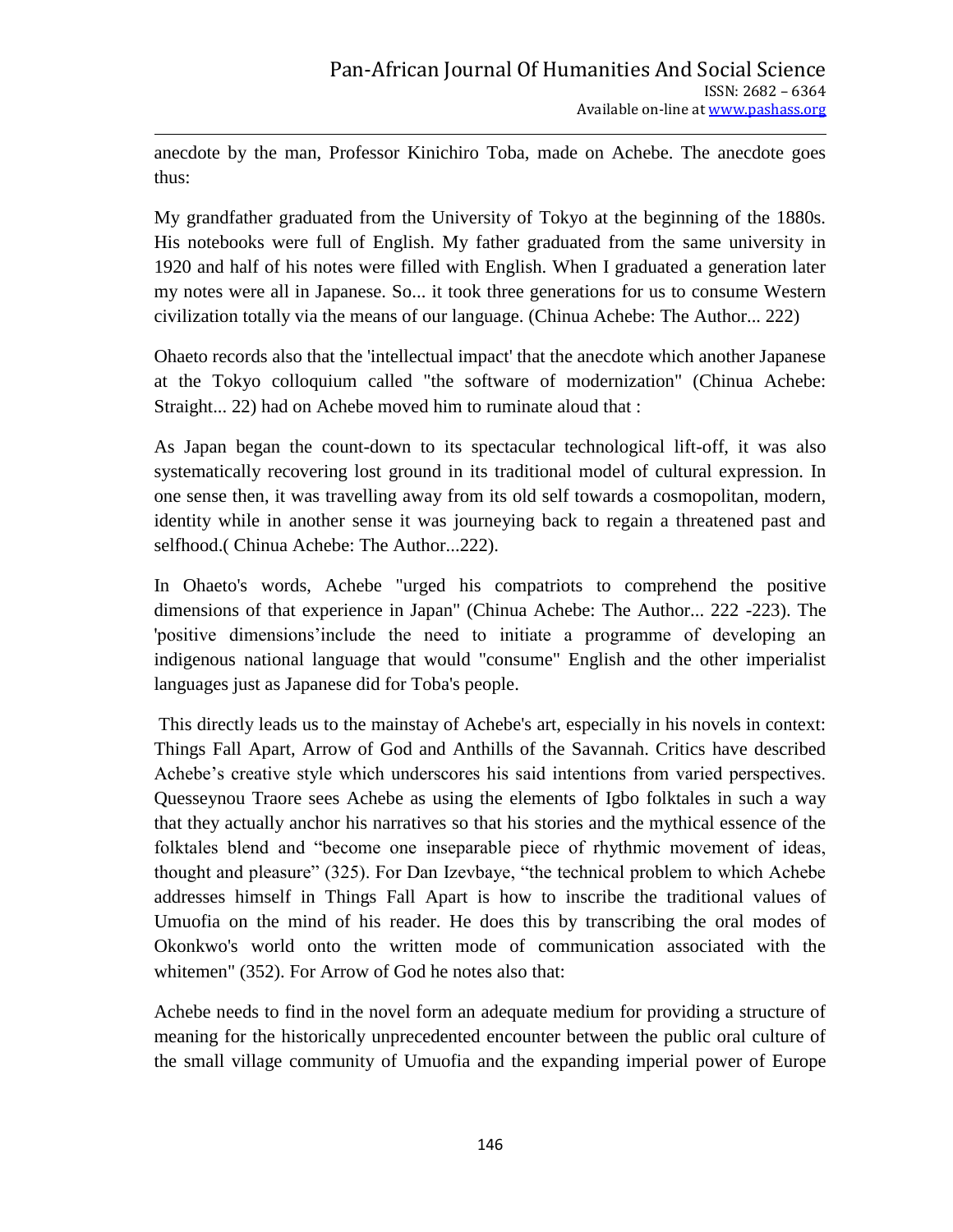whose colonial ambitions are sealed in secret dispatch and...achievements are disseminated and stored in written records (348).

To him, too, "the stories of literacy told in Arrow of God follow very closely the historical experience in many parts of Africa. The knowledge is purchased at a very great and sometimes even tragic cost thus suggesting that the choice of writing follows a tide that not many actions can arrest (353). Izevbaye concludes that "Achebe's novels present the more historically comprehensive picture of an African response to writing, revealing it as a skill that is not as totally unprepared for and uncomprehended..." (354) In the same vein, Virginia Azolu observes that through his linguistic performance, Achebe "explores the socio-cultural reality of a society undergoing transition of consciousness from the psychodynamics of orality to the psychodynamics of literacy…the movement from a sparse use of modifiers in the rural novels (Things Fall Apart and Arrow of God) to a profuse use (of modifiers) in Anthills of the Savannah". (412)

All the same, Abiola Irele so well foregrounds the cultural factor that gives force to Achebe's language use, a new kind of literary expression in Nigeria and in Africa. He says that the "emergence of a modern expression in the European languages has resulted in the creation of third domain of African literature... in which it is engaged for the recuperation of the values -aesthetic, moral, and social - associated with orality" (78 -79). According to him:

When Achebe writes, adapting an Igbo proverb into English, that proverbs are "the palm oil with which words are eaten", he is drawing attention to the central position that the form occupies in African speech. He is also indicating relish in words that has been cultivated in nearly every African society as a matter of cultural conditioning, a sensitivity to language that orality encourages, and the aesthetic function of the proverb which this cultural factor promotes". (80)

Obiukwu Ogwueleka, in his apprehension of oral heritage as it "conflates with the literate mode" (85) of expression as seen in Achebe's works, observes that it is "paramount in Achebe's art that one's culture or cultural exhibits are as important as the food one takes for sustenance (89). According to him, as seen in Achebe's writing and in the speech of his characters, Achebe explores "his heritage such as mode of salutation'... and the deft habit of foreshadowing his speech or creating a tranquil atmosphere to enable his speech permeate and sink deep into the consciousness of his audience' (86). He exemplifies this with reference to Arrow of God on the occasion where Ezeulu uses such effects to command the attention of his people and also when Nwaka so mischievously but so expertly employs them in order to dull the efficacy of Ezeulu's speech.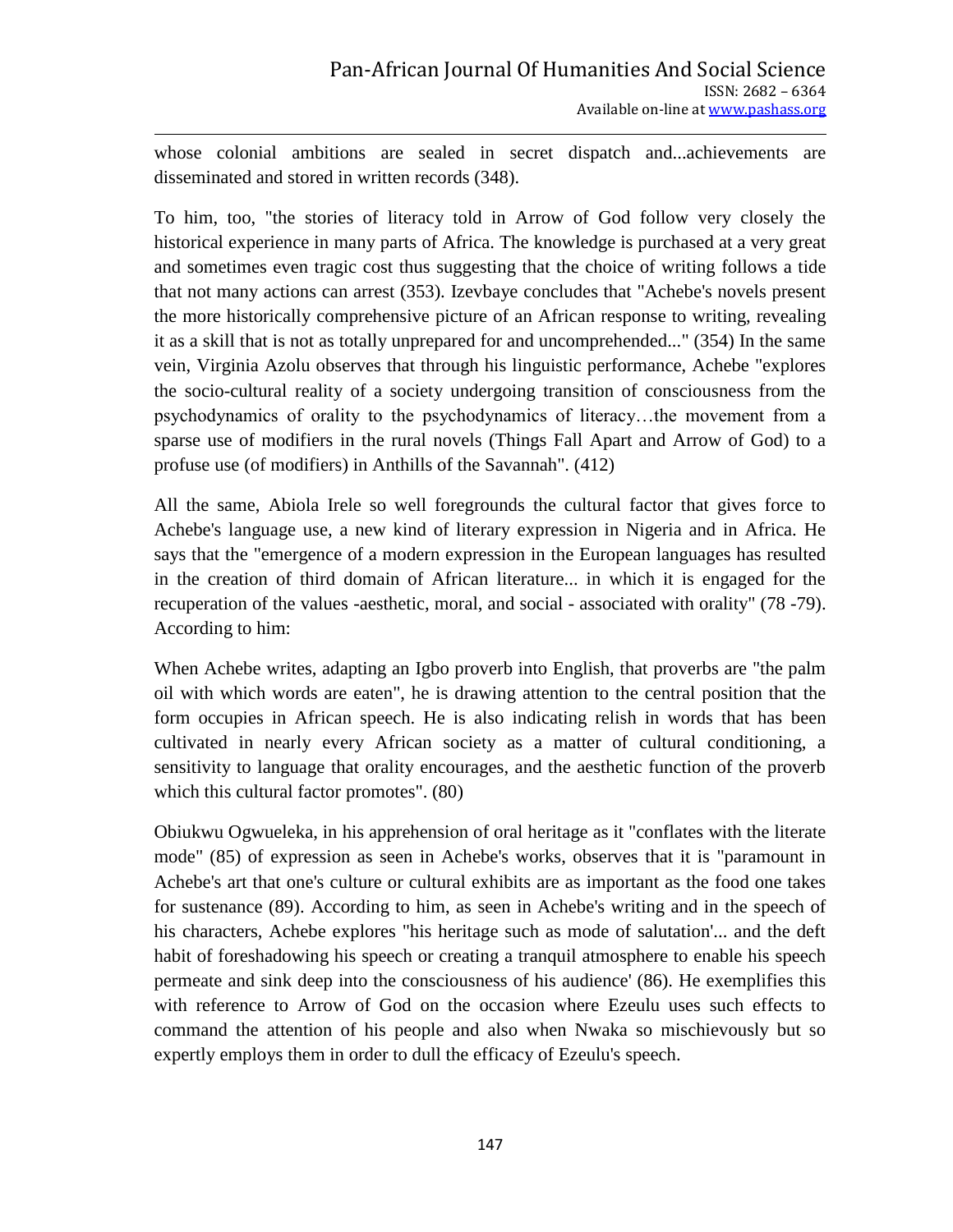In the same line of thought, Chinwe Okechukwu is emphatic in her opinion that Achebe whose artistic mission has been to educate his society through the novel "demonstrates in Arrow of God the calamity that overtakes a society that does not have a responsible rhetorician to guide it in its time of political need. Such a time is exemplified in the novel as the moment when a society is in imminent danger of cultural genocide..." (568). To her, even though Ezeulu is cast in the image of the Italian moralist rhetorician, Quintilian's "a good man...", he does not have Cicero's "well-ordered and embellished speech" (567). This situation makes his arch-rival, Nwaka, 'a bad man' but truly "skilled in speaking" (567) to ride public roughshod over him and mislead Umuaro, thus paving the way for the whiteman in the image of his agent, Goodcountry, to disintegrate the community.

This also leads us to Achebe's main persuasion in his novels that through a display of Igbo oratory in his English language, the people's cultural values and linguistic virtues will be preserved and advanced until it achieves enough independence to compete favourably with any other significant lingua franca. He therefore weaves this intention into his stories because, according to him, "[t]he story is our escort; without it, we are blind" (Anthills of the Savannah, 124).

Chinua Achebe, with his first-hand experience of colonialism in Africa, and of course now of neo-colonialism, is one of the African writers who experienced what Emmanuel Chukwudi Eze calls "a time out of joint" (26). Therefore, in Eze's view:

The language to "mend time itself is one through which the writers strived to invent new meanings of culture for themselves and for their societies. Among the writers ... Achebe, it seems, was the first to grasp - and in a series of criticisms, aesthetically articulate -the full dimensions of the modern African sense of tradition as that which is in need of artistic healing and repair". (26)

That is also why Anthonia Kalu posits that the "[effective engagement using the African narrative world and its techniques is evidenced in the works of Achebe, Soyinka, and others whose explorations of both worlds (the African and the Western) resulted in the development of a merging of fictional techniques such that the dynamism essential for the retention of an African core is retained"(55). Evidencing further the emergence of a new narrative trope through Achebe's writing, she sees Achebe as extending "the relationships between the language, the archive, and relevant discursive modes" (59). To her, even without knowledge of Achebe's stated intentions in the crafting of Okonkwo's story, the introductory sentences of Things Fall Apart - "Okonkwo was well known throughout the nine villages and even beyond. His fame rested on solid personal achievements. As a young man of eighteen he had brought honour to his village by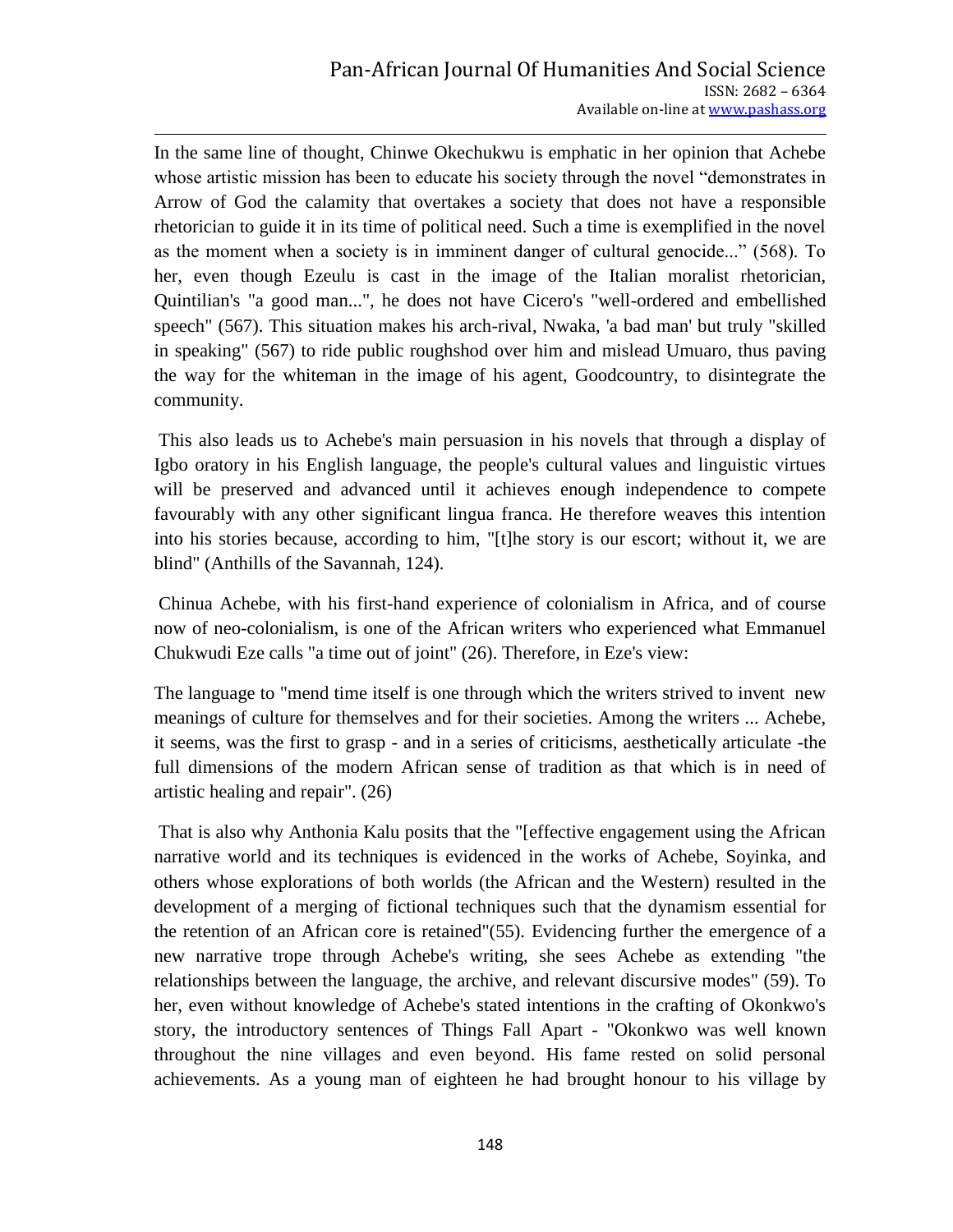throwing Amalinze the cat"(TFA3) - can only be seen to fit a rhetorical mode that is non-Western.

To Kwaku Korang, Achebe's most 'solid achievement' rests on his ability, especially through Things Fall Apart and Arrow of God, to make the West and us all see that "tragedy and realism" in literature are not "Eurocentric (or European) precedent"(3). According to him too, Achebe is able to expose, through his art, Joseph Conrad's "egregious humanistic failure at the level of language" of "portraying Africa in an aesthetic form and rhetoric that obscures rather than illuminates humanity" (3).

Simon Gikandi is full of glowing tributes to Achebe for making him to know the true meaning of Africa, its culture and its literature via Things Fall Apart, especially, and also through his other novels as he, Gikandi, "came of age in the 1960s and 1970s" (4). According to him, "reading Things Fall Apart brought me to the sudden realization that... literature was about real and familiar worlds of culture and human experience, of politics and economics, now re-routed through a language and structure..." (3). Furthermore, he talks about "the transformative power of Things Fall Apart" in its "role in literature in the making of African subjects... of culture, of literature, and of the destiny of Africa' (4). Thus he came to grasps with the reason behind "the institutionalization of Things Fall Apart and the wisdom of using it as a supplement for African culture or the authorized point of entry into Igbo, Nigerian, or African landscapes" (6). In conclusion, he emotionally quipped these questions and answers:

What is it about his (Achebe's) novels that enabled them to play their unprecedented role as the mediators of the African experience and the depository of certain ideas of Africa? Why is it that when the term African culture is mentioned, Achebe's works almost immediately come to mind?...Achebe is the person who invented African culture as it is now circulated within the institutions of interpretation... I want to insist that Achebe's intervention in the already existing colonial and Pan-African libraries transformed the idea of Africa and that his project has indeed valorized the ideas of culture in the thinking of African worlds (7).

In the same summation and eulogistic spirit, Korang says that "Achebe's humanist-realist philosophical and aesthetic proposition is that he can in his artistic re-working, crossculturally and originally translate that which has an African priority into English", adding that "his technique in Things Fall Apart insists on the corollary that he can "re-territorize" and remold as 'African' a language with a European priority" (26). Equally, Bruce King sees Achebe's art as being "the first solid achievement upon which others could build" (Qtd in Akubuiro, "Digging into the Palimpsest"...3).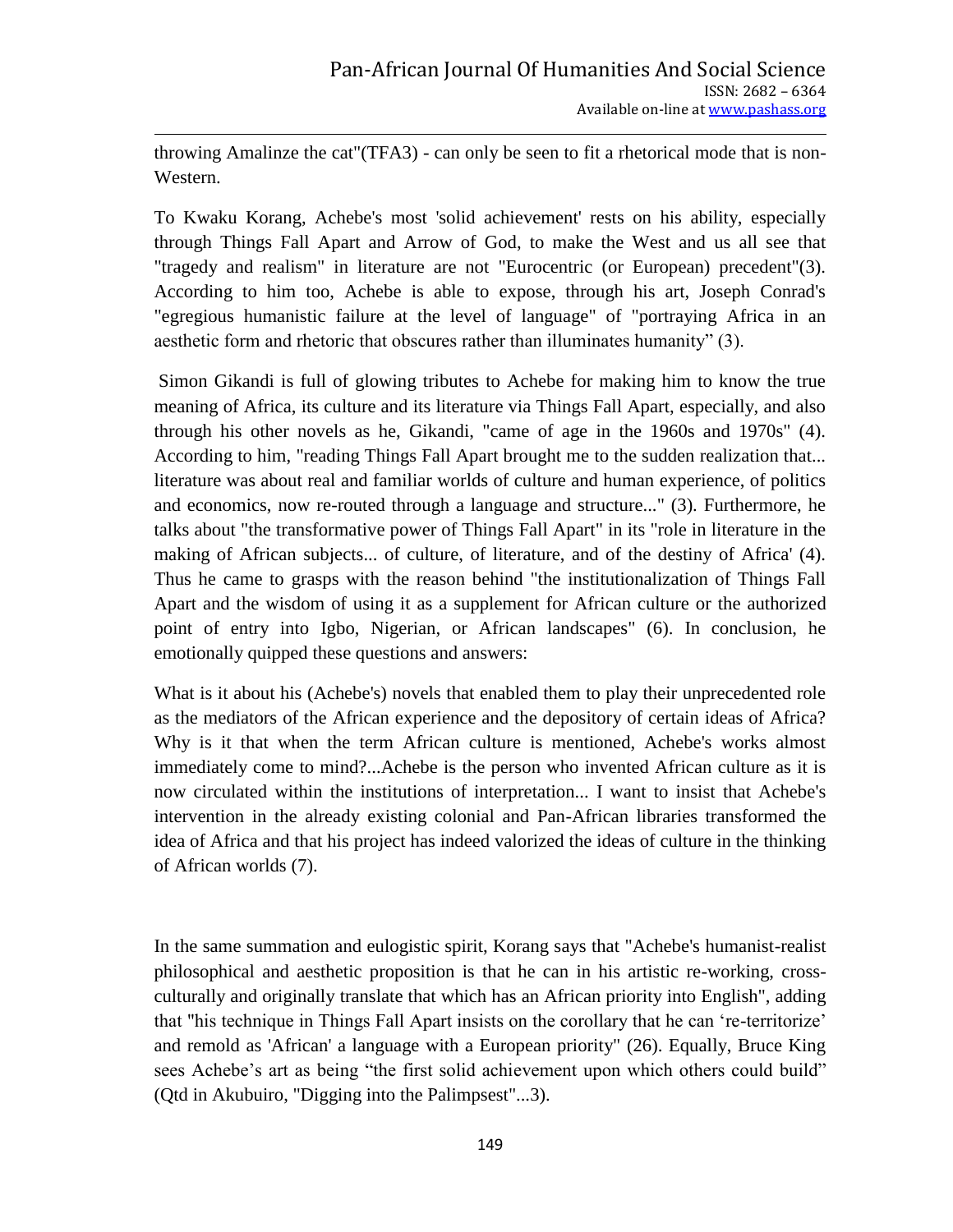Among the most notable anti-imperialist writers that could be said to have built on Achebe"s "solid achievements" is Ngugi wa thiong"O. Ngugi carved a niche for himself in that regard by adopting the Marxist communist literary principles and situating it in the African context. In his novels as well in his plays, one sees manifest his depiction of the dogged confrontation of the forces of colonialism and neo-colonialism (Western imperialism) by the African masses. Perhaps one of his socialist revolutionary statements that most capture his artistic vision is this, that "[f]reedom is a total immersion in the struggle of Kenyan workers and peasants for the liberation of the products of their labour for the benefit of Kenyans (African masses). Imperialist foreign domination of a people"s economy and culture is completely incompatible with freedom of the artist in the third world" (68). However, it is Chimamanda Ngozi Adichie, one of the most contemporary African writers, that most fits the mould of artists to carry forward Achebe's vision. Adichie may not be very pleased with anyone suggesting that she is an "Achebelette" as Kehinde Ayoola would say (193), if that would imply that she slavishly adopted Achebe's literary style. The point is that both Achebe and Adichie are of the Igbo extraction and therefore inherited the same cultural background of the Igbo and belong to the same Nigerian society, even though they grew up and experienced life at different periods. But if we remember that Achebe wrote his classic Things Fall Apart at the age of 28, we will understand that these are simply literary gifts to us at different generations of our history. Adichie has furthered a tradition that Achebe established. But in doing that, she has brought her own individuality and of course uniqueness of experience to bear, giving the tradition a new perspective and hue. Thus Ayoola includes Chimamanda Adichie among the "generations of contemporary African creative writers" who have continued to be inspired by Achebe's "lyrical evocations" and who have "greatly optimized the (Achebe's) style" (193-194).

Adichie"s art and critical statements do not contain such obvious anti-colonial and antiimperialist intentions as we find in Achebe"s, Ngugi"s and others. This is accounted for by the obvious reason of her belonging to a much later generation of Africans who did not witness colonialism first hand. However, as a person born into an African home and who grew up in an African country, she would certainly glean into her consciousness certain manifest vestiges of the erstwhile colonial experience of the earlier generations of her people. Also, her high level of education would have exposed her to adequate knowledge of the implications of the said colonial experience. Hence we find in her works and her critical essays, interviews and public lectures, connotations and insinuations that strongly point to her anti-colonial or anti-imperialist consciousness. For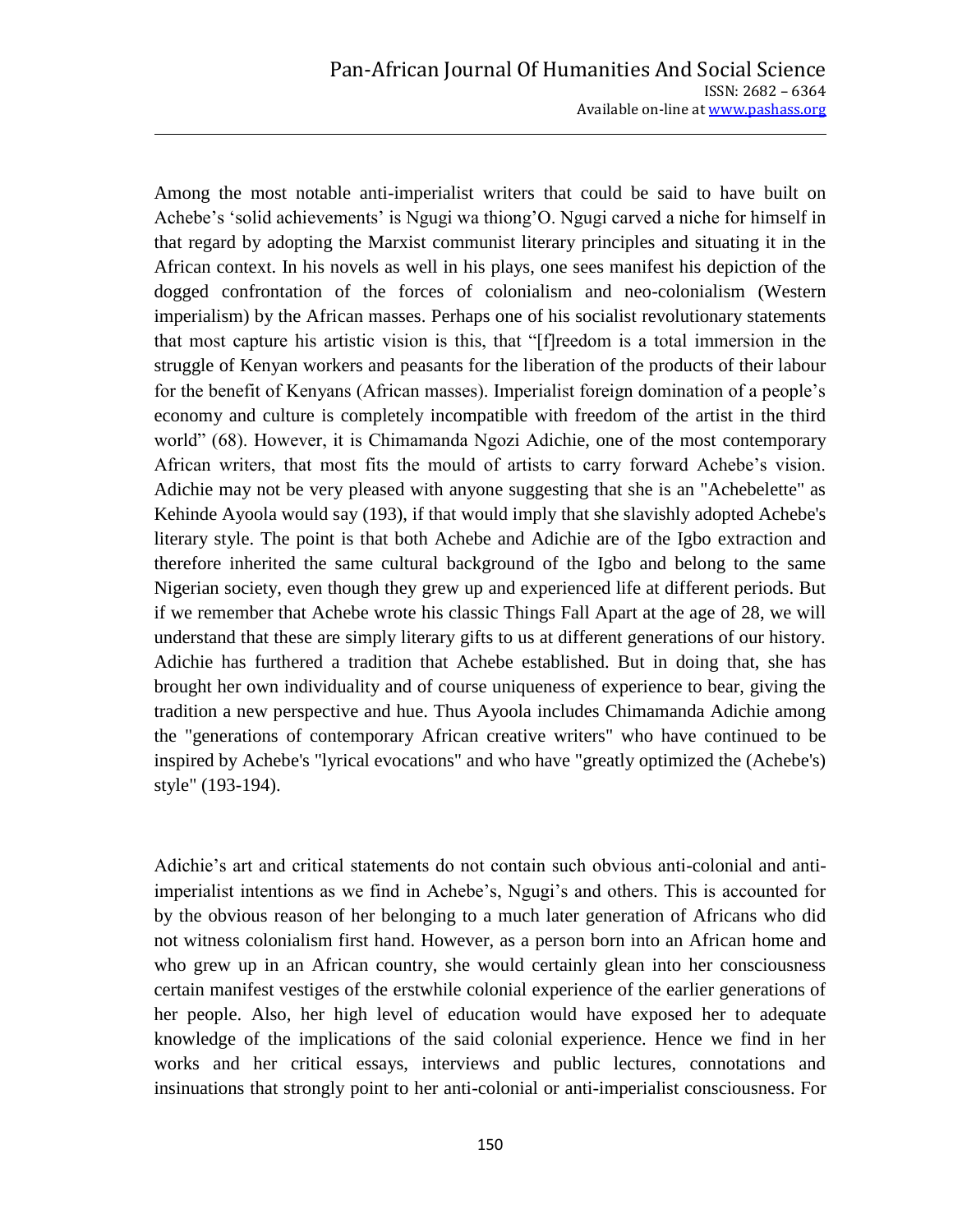one, her truthful and near-innocent portrayal of the Nigerian society which form the setting of most of her works and from which she draws most of her characters shows a country made by Britain from raw materials of incoherence, so to say. For one, her British colonial officer character in Half of a Yellow Sun captures the Nigerian society in these words, "the Hausa in the North were a dignified lot, the Igbo were surly and money-loving, and the Yoruba were rather jolly, even if they were first-rate lickspittles" (55). No wonder then Ujam A. Ujam quotes Sir Ahmadu Bello as saying, "God did not create Nigeria, the British did" (145), to underscore the plight of the ethnic strange bedfellows that European colonialism forced together and named it Nigeria.

All the same, Purple Hibiscus depicts the awful antagonism between the senior Achike, Papa Nnuku, a traditional religion adherent, and his son, Eugene Achike, a fanatical adherent of the Euro–Christian religion, on one hand, and Eugene Achike"s tyranical high-handedness in handling the affairs of his family, on the other. Onyemachi Udumukwu sees in Eugene Achike"s autocratic rule over his household a kind of correlation with the "domination and submission" (194) state of affairs that existed between the erstwhile colonials and their subjects, respectively. He further illustrates this while explaining the implications of the argument between Eugene Achike and his son, Jaja, over the holy communion. As he puts it:

The interplay between host and wafer is indicative not only of the opposition between denotation and connotation but also of the importance of signification for constituting postcolonial discourse. By insisting on the connotative import of the sign, Eugene hopes to maintain tradition and thereby to keep discourse at the level of fixity. If he succeeds in doing this he will equally exercise his control, his power of ownership and domination, not only on words but on his hearers. But by insisting on the primary or denotative significance of words Jaja calls attention to the fact that words function in accord with the user's intention... (19)

Onukogu and Onyerionwu see Adichie"s ideological convictions as bordering on "the Pan-African creed… characterized by the noble ethos of justice, equity, fairness, and above all, humility…" (9). Pan-Africanism by the way, drew its impetus from the African colonial and post-colonial challenges from which African literature also took its philosophical bearing.

Christopher Anyaokwu and the pair of Abalogu and Onyerionwu have given consummate and overlapping study of Adichie"s language domestication skills. These range from her infusing lone Igbo words, and sometimes phrases, into English structure to her glossing style of placing a whole sentence in Igbo and repeating it in English in the same sentence.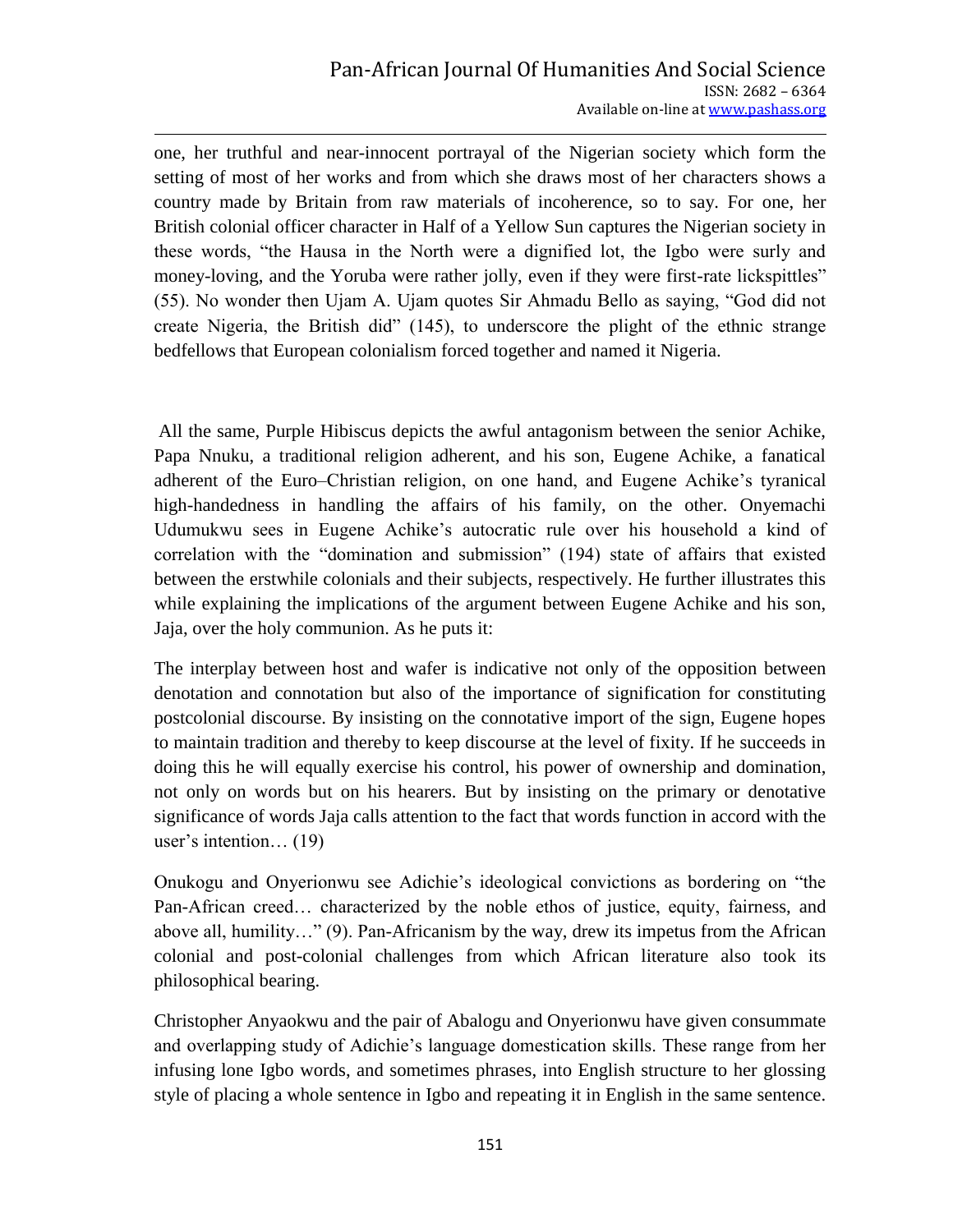These have the effect of compelling her reader to learn the Igbo language or at least to have a working knowledge of the language. This is a kind of language hybridity, which belongs to the domain of language "abrogation and appropriation," according to Ashcroft, Goreth, and Aelen. It takes the form of a willful deviation, a subtle protest against colonial imposition of an alien language on a people. Thus while in Purple Hibiscus, Adichie employs the narrative and linguistic style that Daria Tunca refers to as "Freedom song and Mind style" (1), in Half of a Yellow Sun her glossing formula of language hybridity is pervasive.

In the end, though the primary intention of Chinua Achebe may be to "write back" to the imperialist West, to borrow from Bill Ashcroft et al and James Currey, in doing that he has also bodied forth the core of Igbo African life and linguistic ethos to the literary world. Also, although Achebe may not have literarily and directly mentored Adichie, his writing evidently influenced hers. This must account for the very close affinities, so to say, of their creative, socio-political and cultural intentions. In line with an Igbo adage, Chimamanda Ngozi Adichie having washed her hands properly has dipped hands in the same clay bowl with her elder, Chinua Achebe.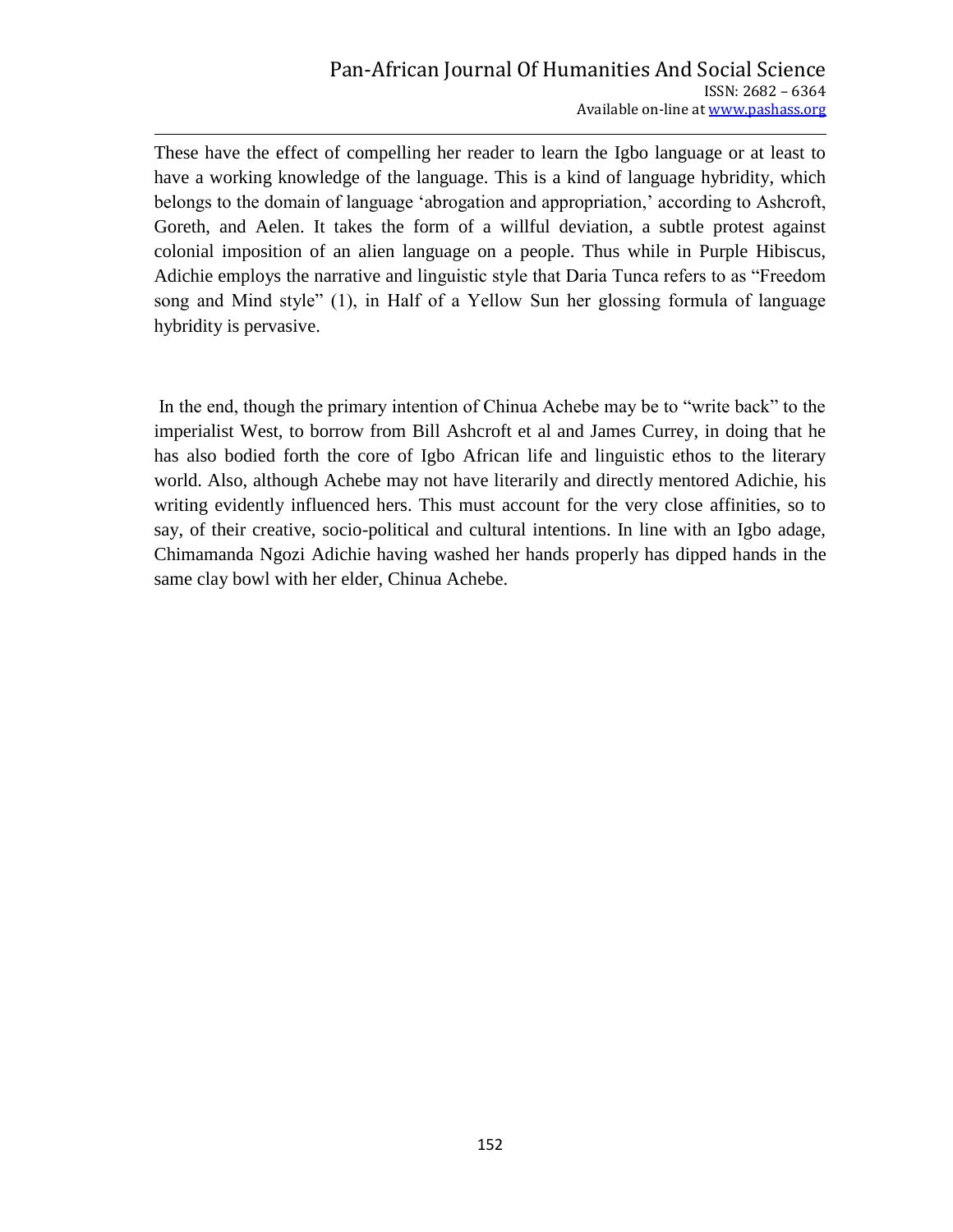## Works Cited

Achebe, Chinua. Anthills of the Savannah. Essex: Heinemann, 1988.

Arrows of God. Ibadan: Heinemann, 2003.

Morning Yet On Creation Day. London: Heinemann, 1975.

"The Role of The Writer in a New Nation". Nigerian Magazine. 81 (1964): 157-60.

There Was A Country. London: Penguin, 2012.

Things Fall Apart. Essex: Pearson, 2008.

Adichie, Chimamanda N. Half of a Yellow Sun. Lagos: Farafina, 2008.

Purple Hibiscus. Lagos: Farafina, 2006.

Ashcroft B., T. Goreth, and T. Aelen. The Empire Writes Back: Theory and Practice in Post-

colonial Literatures. London: Rutledge, 1989.

Akubuiro, Henry. "Digging into the Palimpsest: Chimamanda Ngozi Adichie and the Nigerian

Tradition in Literature". The Sun. 3 Dec 2011. Web. 15 Nov. 2013.

Ayoola, Kehinde A. "Things Fall Apart as the Avant-courier of the Nigerian variety of English".

Blazing the Path: Fifty Years of Things Fall Apart.Ed. Chima Anyadike and Kehinde Ayoola. Ibadan: Heinemann, 2012. 192-207.

Croce, Benedetto. "Philosophies of the Branches of Knowledge: The Mediums of Art". Encyclopaedia Britannica (Macropaedia). 15th ed. 2007.

Tunca, Daria. "An Ambiguous "Freedom Song": Mind Style in Chimamanda Ngozi Adichie"s Purple Hibiscus". Academia Edu.Web. 15 Nov. 2013.

Eze, Emmanuel C. "Language and Time in Postcolonial Experience". Research African Literatures 39.1 (2008): 24-47.

Ezenwa-Ohaeto. Chinua Achebe, The Author of Things Fall Apart: A Biography. Ibadan: Heinemann, 2000.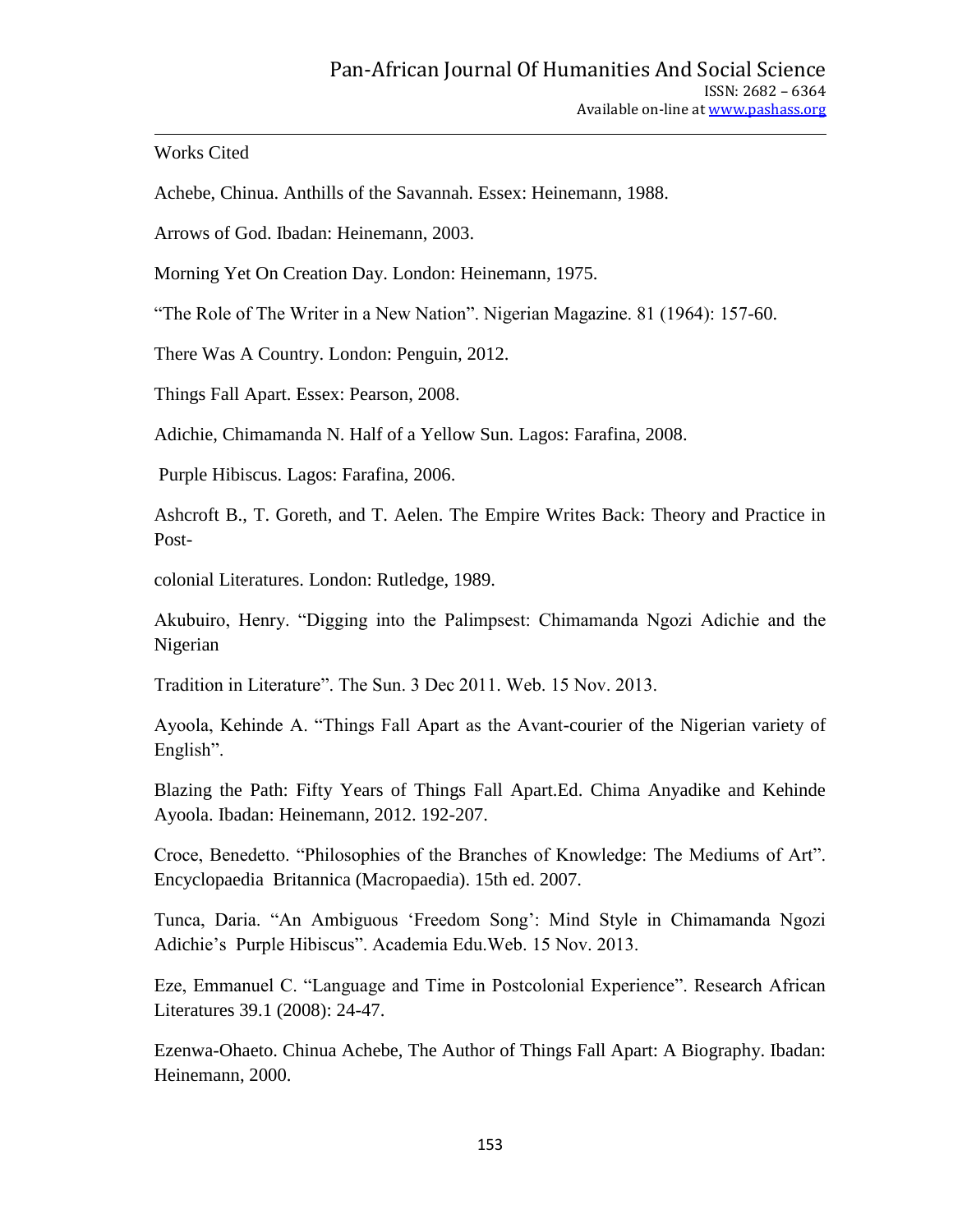Chinua Achebe: Straight from the heart. Lagos: The Stone Press, 2003.

Gikandi, Simon. "Chinua Achebe and the Invention of African culture". Research in African Literatures. 32.3(2001):3-8.

Irele, Abiola F. "Orality, Literacy, and African Literature". African Literature: An Anthology of Criticism and Theory. Ed. Tejumola Olaniyan and Ato Quayson. Malden; Blackwell, 2007: 74-82.

Izevbaye, Dan. "Achebe"s First Two Novels: The Writing of a New Consciousness". Eagle on Iroko: Selected Papers from the Chinua Achebe International Symposium 1990. Ed. Edith Ihekweazu. Ibadan: Heinemann, 1996: 346-366.

Kalu, Anthonia C. "African Literature and the Traditional Arts: Speaking Art, Molding Theory". Research in African Literatures 31.4 (2000): 48-62.

Korang, Kwaku L. "Making a Post-Eurocentric Humanity: Tragedy, Realism, and Things Fall Apart". Research in African Literatures 42.2 (2011): 1-29.

Livingstone, Paisley. "Intentionalism in Aesthetics". New Literary History 29.4 (1998): 831-846.

Nwaozuzu, B.S.C. "Achebe"s First Novel and Eurocentric Criticism". The Eagle in Ascendance: More Papers from the Chinua Achebe International Symposium 1990, with New Papers Added. Ed. Damian U. Opata. Ibadan: Heinemann, 2005: 1-10.

Okechukwu, Chinwe C. "Oratory and Social Responsibility: Chinua Achebe"s Arrow of God". Callaloo 25.2 (2002): 567-583.

Ogwueleka, Obiukwu. "Oratory in Chinua Achebe"s Echi Di Ime: Taa Bu Gboo and Today, the Balance of Stories". The Eagle in Ascendance: More Papers from the Chinua Achebe International Symposium 1990, with new papers added. Ed. Damian U. Oputa. Ibadan: Heinemann, 2005: 85-93.

Omoteso, Ebenezer A. "Towards the Definition of the Aesthetic of the African Novel: A Comparative Study of Things Fall Apart and Chiquinho". Blazing the Path: Fifty Years of Things Fall Apart. Ibadan. Heinemann, 2012.

Sheppard, Anne. Aesthetics: An Introduction to the Philosophy of art. Oxford: Oxford University Press, 1987.

Traore, Queseynou. "The Narrative Grammar of Things Fall Apart; Gender and Structural Functions of the Mosquito Myth'. Eagle on Iroko: Selected Papers From the Chinua